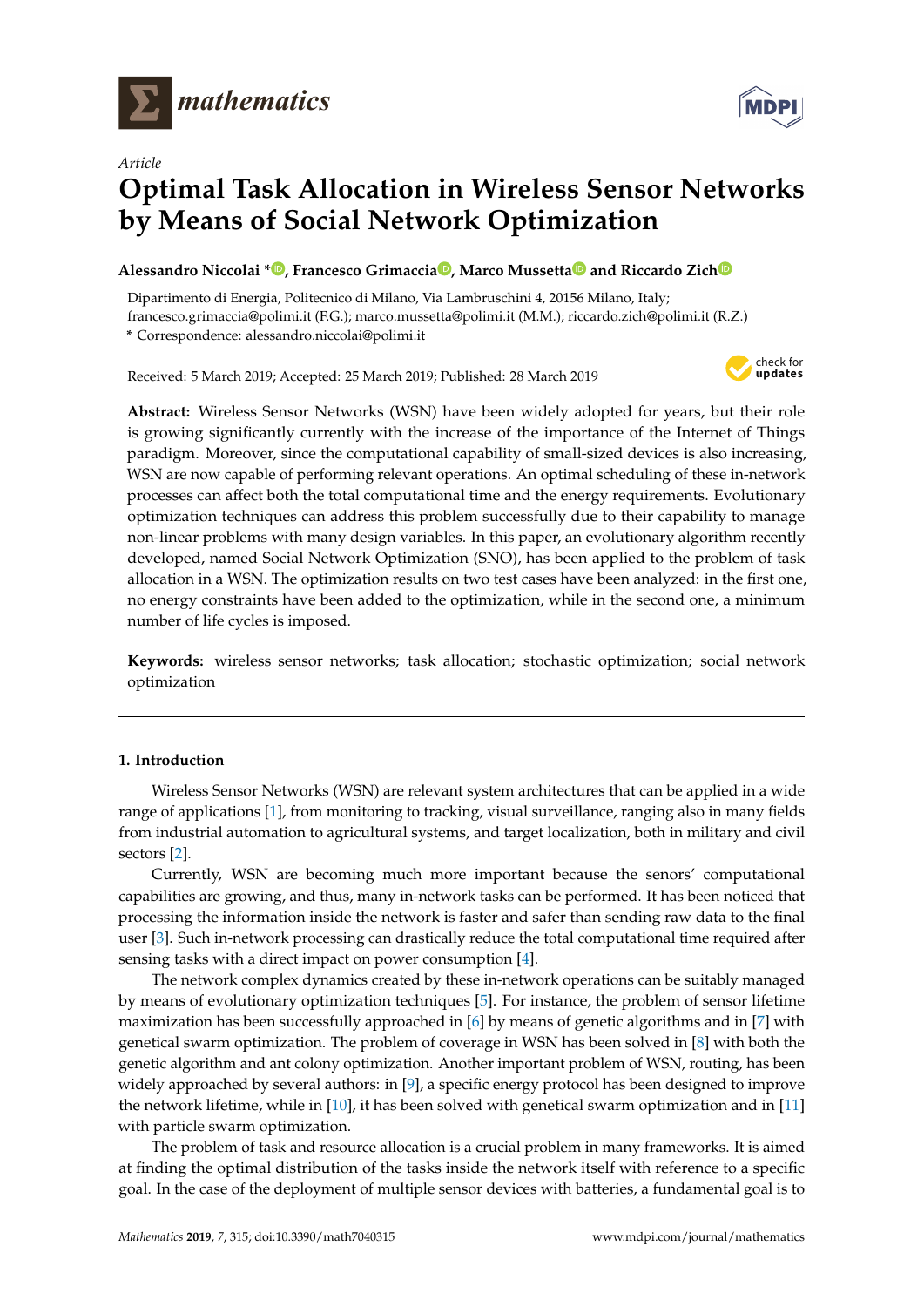maximize the total network lifetime, in other words to minimize the total energy consumption [\[12\]](#page-13-11). In many WSN applications, the computational time is also a key parameter in the optimization process. Scheduling and planning have been already faced with evolutionary computation algorithms, like the genetic algorithm [\[13\]](#page-13-12), particle swarm optimization [\[14\]](#page-13-13), and ant colony optimization [\[15\]](#page-13-14). In standard planning problems, these techniques have been demonstrated to have performances comparable with other deterministic optimization techniques [\[16\]](#page-13-15).

With recent advancements in massive parallel computing technologies, the problem of scheduling resources and tasks, for example in multiprocessor systems, is becoming more and more attractive. In this scenario, soft computing techniques represent a useful tool that can be effectively applied in task allocation optimization problems.

This work is based on a multi-hop network in which a set of tasks for parallel computing should be performed. The tasks are distributed and collected by a central node. By properly choosing the number of such processed tasks for each sensor, it is possible to change the total processing time and the network lifetime.

The analyzed task allocation problem is devoted to the minimization of the elaboration cycle time of the entire network, i.e., the total time required by the network to process all the tasks. The optimization is performed fixing a predefined scheduling protocol for each sensor and taking into consideration energy constraints expressed in terms of network lifetime.

To perform this optimization, a promising evolutionary optimization algorithm, named Social Network Optimization (SNO) [\[17\]](#page-13-16), has been used. SNO is a recently-developed population-based algorithm: in the literature, it has been applied to antenna optimization [\[18\]](#page-14-0), with a comparison between SNO and PSO; it has been also applied to model parameter matching problems [\[19\]](#page-14-1).

In order to assess SNO performance on task allocation, in this paper, the final results are compared with the solutions obtained by the following algorithms: Biogeography-Based Optimization (BBO), Differential Evolutionary (DE), the Genetic Algorithm (GA), Particle Swarm Optimization (PSO), and the Stud-Genetic Algorithm (SGA).

The paper is structured as follows: Section [2](#page-1-0) provides an overview of related works, and Section [3](#page-2-0) contains a description of the WSN with all the hypothesis and parameters adopted. Section [4](#page-4-0) provides a brief description of the optimization algorithm. Section [5](#page-6-0) reports the results of the optimization and the comparison. Finally, in Section [6,](#page-12-0) some conclusions are drawn.

### <span id="page-1-0"></span>**2. Related Works**

Evolutionary optimization algorithms have been widely applied to optimization problems related to wireless sensor networks. The task assignments of WSN essentially aims to save energy, reducing the expenditure among the allocations and prolonging the network lifetime. Some authors had already proposed energy-efficiency approaches based on a mix of entropy theory and evolutionary computation theory [\[20\]](#page-14-2).

Moreover, the same problem has been also addressed by means of several evolutionary algorithms: for example, in [\[21\]](#page-14-3), task scheduling in heterogeneous distributed systems was evaluated comparing a multi-objective evolutionary algorithm with a hybrid genetic algorithm. Previously, genetic algorithms had been used in [\[22\]](#page-14-4) for a similar purpose, performing tests on a Java scheduler with a homogeneous set of processors. Additionally, in [\[23\]](#page-14-5), the authors proposed three different hybridizations between BBO and DE for the problem of power allocation in sensor networks.

Particle swarm optimization has been widely applied in WSN: the work in [\[24\]](#page-14-6) provided a wide review of these applications. As concerns the specific problem of task allocation, in [\[25\]](#page-14-7), the authors applied the PSO to the this problem with a particular concern regarding the network reliability. In [\[26\]](#page-14-8), the authors proposed the PSO in task optimization for tracking, showing that the heuristic algorithm can compete and win against deterministic approaches to the same problem. More recently, in [\[27\]](#page-14-9), a logic-based evolutionary algorithm compared to a binary PSO has been applied again to task allocation in WSN.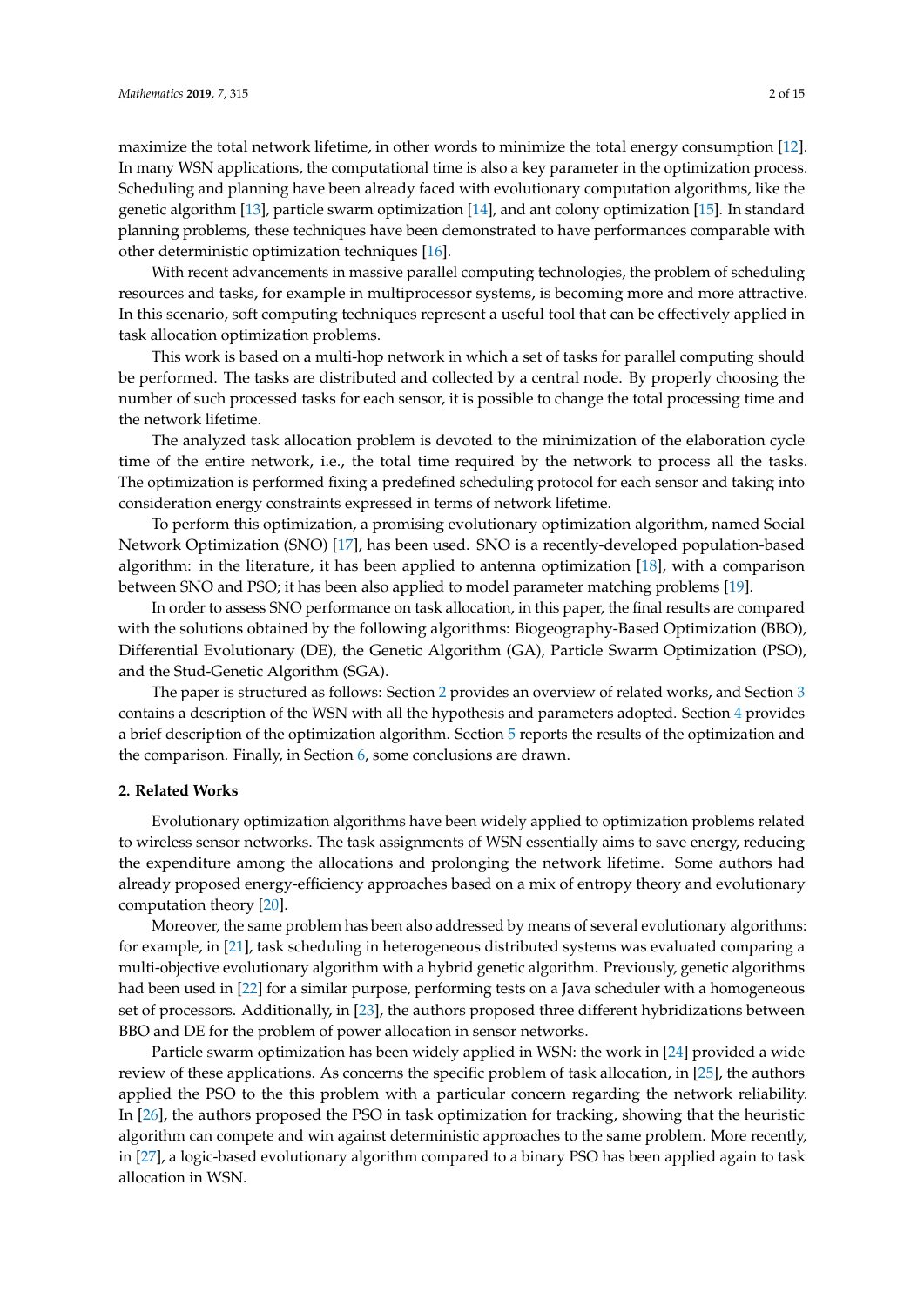Social network optimization has been preliminary applied to task allocation in WSN [\[28\]](#page-14-10), but in this previous work, the scheduling algorithm was only partially considered and no energy constraints were included. Additionally, no comparison with other assessed evolutionary algorithms was proposed in order to validate SNO performance over the task allocation problem. In the present paper, all these aspects have been added, as clarified in the following sections.

## <span id="page-2-0"></span>**3. Description of Wireless Sensor Networks**

The analyzed problem in this paper is the tasks' resource allocation in wireless sensor networks [\[29\]](#page-14-11).

The WSN is a system composed of a set of smart sensor devices, deployed in space, which can sense, process, send, and receive data. The communication adopts a multi-hop scheme for managing the signal-to-noise ratio without drastically compromising the global lifetime. Moreover, this structure can handle specific environmental constraints.

The most important node in the network is the *cluster head*: this node is devoted to transmission and reception of the data. It is in charge of splitting and gathering the data between the network nodes, and it cannot perform any further processing activity.

All the other standard nodes can be operated in four different modes:

- computing mode: this is the phase related to the elaboration of the assigned task;
- Reception (RX) mode: all the nodes can receive information from their neighbors;
- Transmission (TX) mode: when a sensor is in this mode, it is transmitting the information to its *predecessor* in the network;
- idle state: this is when a sensor is not performing any activity; in this state, the energy consumption is drastically reduced.

Thus, the sensors can be only in one of these four states and cannot perform more than one activity at the same time. On the other hand, the cluster head is devoted only to TX and RX operations. Due to this design option, it is equipped with a multi-input and multi-output transmission capability.

The sensor units can differ one from another in terms of processing speed, while the transmission rate is homogeneously distributed among all the nodes. This is justified due to the fact that, while the transmission rate is related to the signal frequency, the units can be different or can be set with different energy levels to improve the network lifetime.

The specific selected application, namely the parallel computing field, imposes some constraints. Firstly, all the tasks require almost the same computational effort; for the sake of simplicity, in this paper, they have been considered equal. Moreover, a process cycle of the entire network consists of the transmission of the tasks from the cluster head to the sensors, the following elaboration, and in the final collection of the processed outputs. The following cycle can start only when all the outputs are collected, as represented in Figure [1.](#page-2-1)

<span id="page-2-1"></span>

**Figure 1.** Representation of the network processing cycle: firstly, the information is sent from the cluster head to the sensors, then it is processed, and finally, the outputs are gathered.

The scheduling process of this network is assumed to be in the *first-in-first out* (FIFO) logic. This control scheme has been selected because of its simplicity; even if it is not optimal by itself, it is part of the optimization process, so this sub-optimality can be reduced or eliminated. This logic has the advantages of being simple and can be implemented in the sensors, and it is valid for any kind of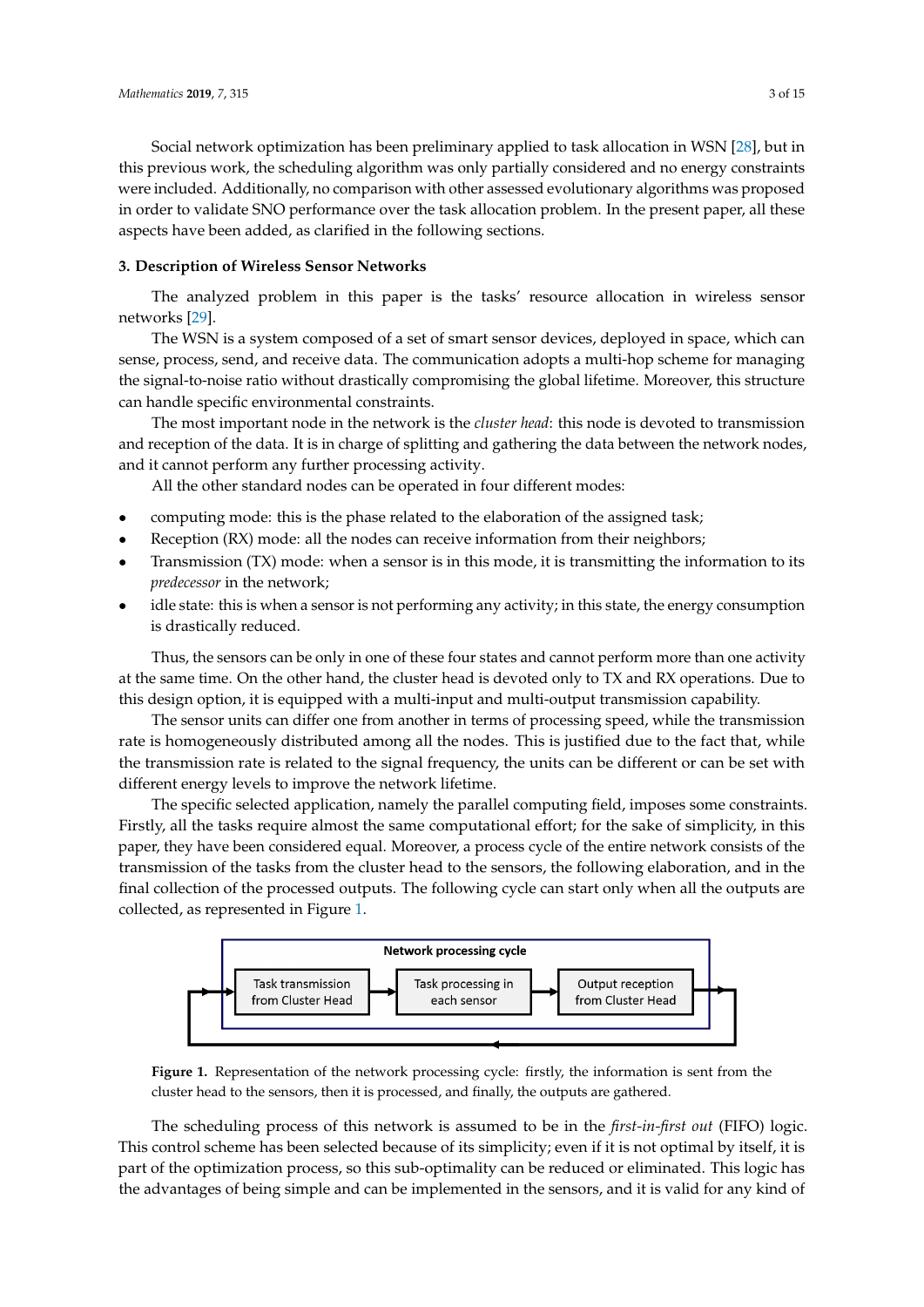job the units should perform. Moreover, this logic is robust to some variation in the elaboration time of the other units.

Within this network, two aspect have been considered: the total cycle time and the network lifetime. The first is the maximum of the time required by the sensors:

$$
t_{cycle} = \max_{i} t_i \tag{1}
$$

On the other hand, the network lifetime is the number of cycles before the most stressed node ends its energy.

The total time required by the *i*<sup>th</sup> sensor unit is the sum of the time spent in each of the four possible states:

$$
t_i = t_{el,i} + t_{RX,i} + t_{TX,i} + t_{w,i}
$$
 (2)

where  $t_i$  is the total time required by the *i*<sup>th</sup> unit,  $t_{el,i}$  is its elaboration time,  $t_{RX,i}$  is its receiving time,  $t_{TX,i}$  is its transmission time, and  $t_{w,i}$  is its idle time.

These times are all a function of the number of allocated tasks to each unit. Firstly, the processing time can be expressed as:

$$
t_{el,i} = \frac{N_i \cdot c_{el}}{v_{el,i}} \tag{3}
$$

where  $N_i$  is the number of allocated tasks to the  $i^{\text{th}}$  unit,  $c_{el}$  is the number of Kilo Clock Cycles (KCC) required for elaborating one task, and *vel*,*<sup>i</sup>* is its elaboration speed in KCC/s.

The time spent in reception mode depends on the network configuration, and it has two contributions: the time required for receiving the tasks from its predecessor and the time for receiving the output of the elaborations from reachable units (in graph theory, the set of reachable nodes is the set of nodes connected directly or indirectly to the analyzed node):

$$
t_{RX,i} = \sum_{j=1}^{U_i} \frac{N_j \cdot c_{in}}{v_{RX}} + \sum_{k=1}^{U_i} \frac{N_k \cdot c_{out}}{v_{RX}} = \sum_{j=1}^{U_i} \frac{N_j \cdot (c_{in} + c_{out})}{v_{RX}}
$$
(4)

where  $U_i$  is the number of reachable units from the  $i^{\text{th}}$  sensor,  $c_{in}$  is the information amount sent from the cluster head to the nodes to assign a task, *cout* is the output number of bits for each assigned task, and  $v_{RX}$  is the reception speed.

The transmission time can be calculated with a very similar logic as the reception time. Nonetheless, it can be calculated in an easier way as a function of the reception time: in fact, it is the time for retransmitting the received information and to transmit the output of the task processed by the unit:

$$
t_{TX,i} = t_{RX,i} \cdot \frac{v_{RX}}{v_{TX}} + \frac{N_i}{v_{TX}}
$$
\n
$$
\tag{5}
$$

where  $v_{TX}$  is the transmission speed. The transmission and the reception speed can be different because the transmission requires also the amplification of the signal.

The waiting time evaluation depends on the specific schedule of the activities and thus cannot be expressed as the other times, but it can be calculated at each simulation run of the network.

The scheduling is based on the following rules. The information is transmitted from the cluster head to the nodes, giving priority to the nodes with more subsequent nodes; when a node has finished the reception and the hopping of the information, it starts its elaboration; then, it sends back the information to its predecessorif it is in idle mode. Finally, it turns to idle mode for the information.

An example of the scheduling is proposed in Figure [2.](#page-4-1)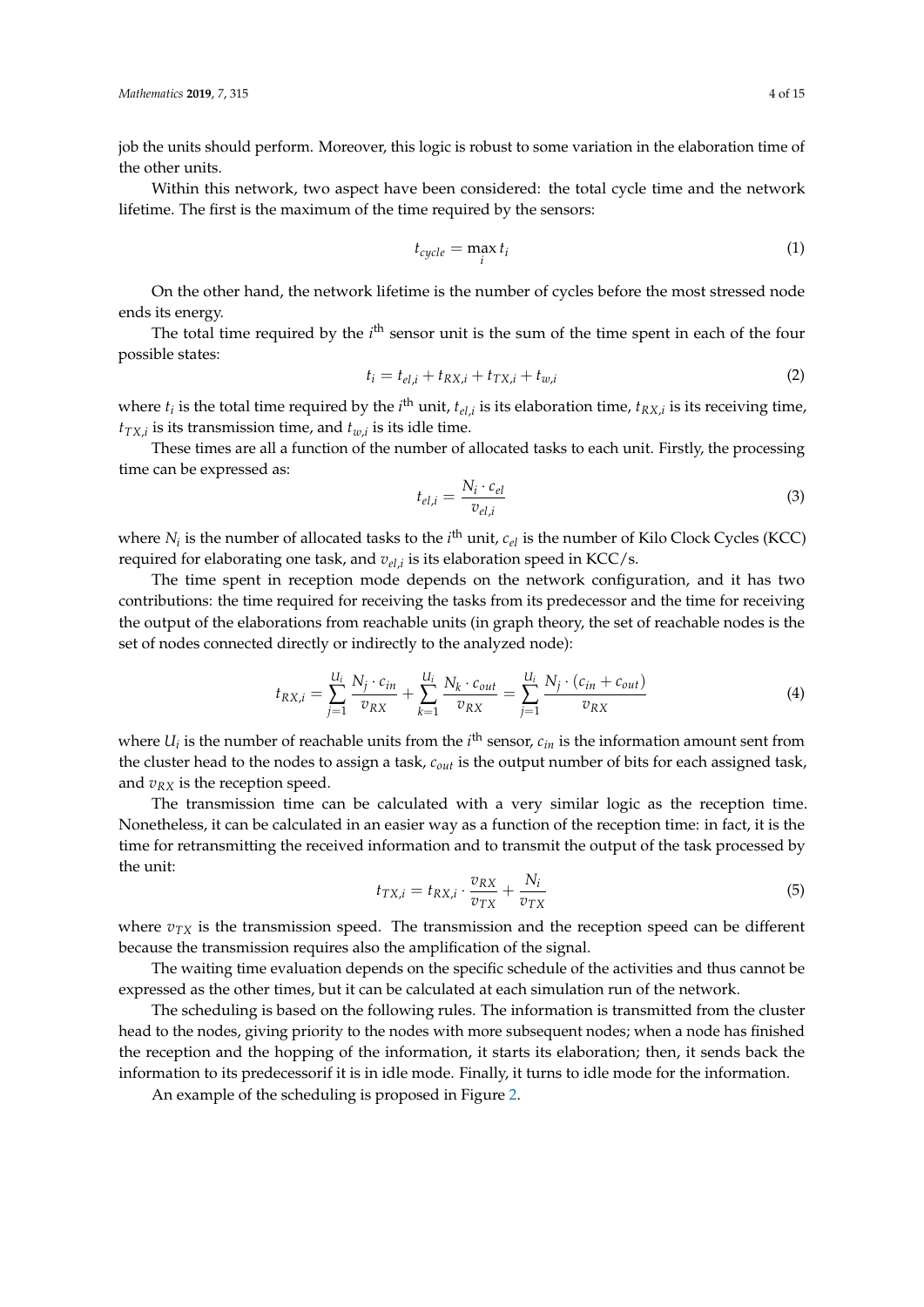<span id="page-4-1"></span>

**Figure 2.** Scheduling example on a simple network. (**a**) Simple network with 17 nodes. (**b**) Scheduling example on one cycle.

As concerns the energy consumption, the following model has been applied. The sensors are fed by batteries with a total capacity of 9 kJ. The energy consumed is composed of four terms:

$$
E_i = E_{TRX,i} + E_{amp,i} + E_{el,i} + E_{w,i}
$$
\n
$$
\tag{6}
$$

The first term is the energy for the communication. It is a function of the total number of bit transmitted and received (*bTRX*,*<sup>i</sup>* ):

$$
E_{TRX,i} = b_{TRX,i} \cdot E_{TRX} \tag{7}
$$

where *ETRX* is the energy required to maintain the communication equipment.

The amplification energy is required to have an acceptable signal-to-noise ratio. The transmission energy required by node *i* to transmit to node *j* depends on the number of transmitted bits (*bij*) and on the transmission distance  $(d_{ii})$ :

$$
E_{amp,i,j} = E_{amp} \cdot b_{ij} \cdot d_{ij} \tag{8}
$$

The elaboration energy depends on the elaboration time:

$$
E_{el,i} = E_{el} \cdot t_{el} \tag{9}
$$

Finally, the energy consumed in idle time is considered negligible with respect to the other terms. The network has been implemented in MATLAB; the parameters adopted in the simulation of the network are summarized in Table [1.](#page-4-2)

**Table 1.** List of network parameters. KCC, Kilo Clock Cycles.

<span id="page-4-2"></span>

| Parameter                      | Symbol    | Value            | Parameter              | Symbol       | Value            |
|--------------------------------|-----------|------------------|------------------------|--------------|------------------|
| Communication speed            | $v_{TRX}$ | 25 Mbps          | Communication energy   | $E_{TRX}$    | $5 \text{ pJ}/b$ |
| Stored energy                  | $E_{S}$   | 9 kI             | Amplification energy   | $E_{amp}$    | $0.01$ pJ/b      |
| Elaboration speed              | $v_{el}$  | [30-100] $KCC/s$ | Elaboration energy     | $E_{\rho I}$ | $30 \text{ mW}$  |
| Input bytes for task           | $c_{in}$  | 500 byte         | Output bytes for tasks | $c_{out}$    | 700 bytes        |
| Computational effort for tasks | $c_{el}$  | $150$ KCC/s      | Total number of tasks  | $N_{tot}$    | 10,000           |

#### <span id="page-4-0"></span>**4. Social Network Optimization**

The optimization algorithm used in this paper is Social Network Optimization (SNO). It is a novel population-based algorithm that takes its inspiration from the information-sharing process in online social networks [\[30\]](#page-14-12). The algorithm has already been applied to other engineering problems in which its effectiveness has been proven [\[17\]](#page-13-16).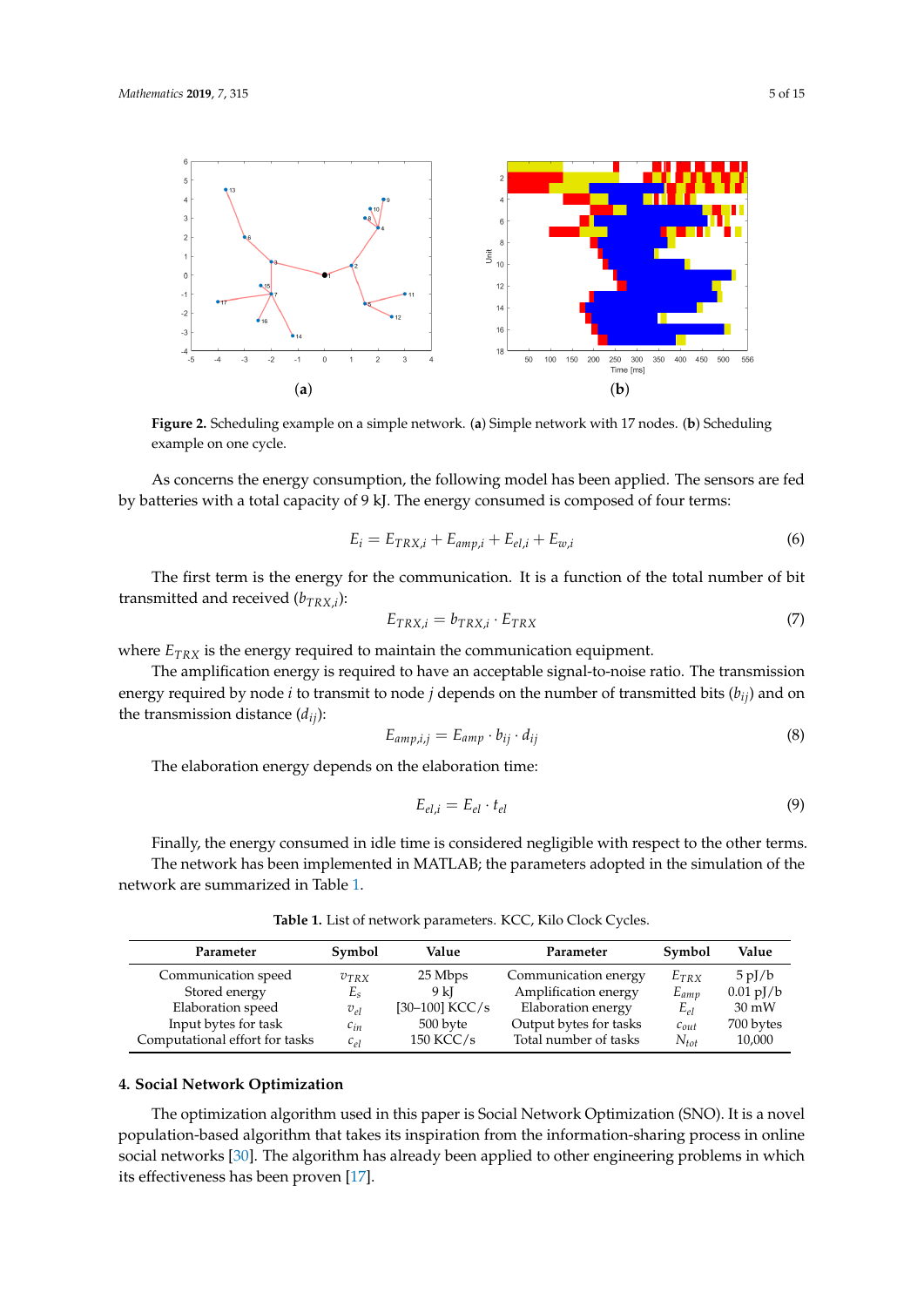The performances of this algorithm are very good in many engineering application problems, both in terms of convergence speed and reliability of the solution, and this makes the algorithm very suitable for facing the problem complexity in an affordable time [\[31\]](#page-14-13).

The basic element of SNO is the social network itself (S). It is a network of users ( $\{u_u\}$ ) that communicates by means of posts ( $\{p_s\}$ ):

$$
\mathbb{S} = \{\{u_u\}, \{p_s\}\}\tag{10}
$$

Each user is characterized by a set of *opinions* (**o***u*) (the bold means that it is a vector), its personal growth  $(c_u)$ , a list of friends ( $\mathbb{L}_u$ ), and a reputation value for the other users of the social network ( $r_{uv}$ ):

$$
u_u = \{ \mathbf{o}_u, \mathbf{c}_u, \mathbb{L}_u, \{r_{uv}\} \} \tag{11}
$$

The interaction between users takes place among two preferential paths: the first one is a friend network, where the connections between users are very strong and reciprocal, and a trust network, where the connections are weaker and monodirectional. Among these paths, the information is exchanged by means of posts: the information content is presented by a *status* containing the *opinions* of the user on the discussion *topics*.

The topic represents, out of the social metaphor, the possible design variables, while the status is the value assigned to them by each post that represents a candidate solution.

Each post contains the status,  $\mathbf{s}_s$ , the name (the ID) of the user that has posted it  $(u_s)$ , the time at which it was posted *t<sup>s</sup>* , and a visibility value (*vs*), that is, out of the metaphor, the cost value associated with each candidate solution by means of the objective function. Posts with high visibility are more likely to be seen by the other users, and thus can influence more individuals. The post visibility affects the reputation list: in fact, if the visibility of a post of the user *v* is higher than the average, its reputation  $r_{uv}$  grows, while if it is lower than the average, the reputation diminishes.

$$
p_s = \{ \mathbf{s}_s, u_s, t_s, v_s \} \tag{12}
$$

The opinions of a user are related o the corresponding status by means of the *linguistic transposition* of the ideas. In SNO, it is modeled as a random variable with zero mean and a small standard deviation.

$$
\mathbf{s}_u = \mathbf{o}_u + \lambda_u \tag{13}
$$

<span id="page-5-0"></span>Figure [3](#page-5-0) is representative of the basic structure of social network optimization and of its relation with a generic optimization problem.



**Figure 3.** Internal structures of social network optimization and their relation to the optimization problem.

All the above presented structures evolve with time. There are two basic mechanisms in this evolution: the personal growth of individuals and the modification of the friend and trust networks.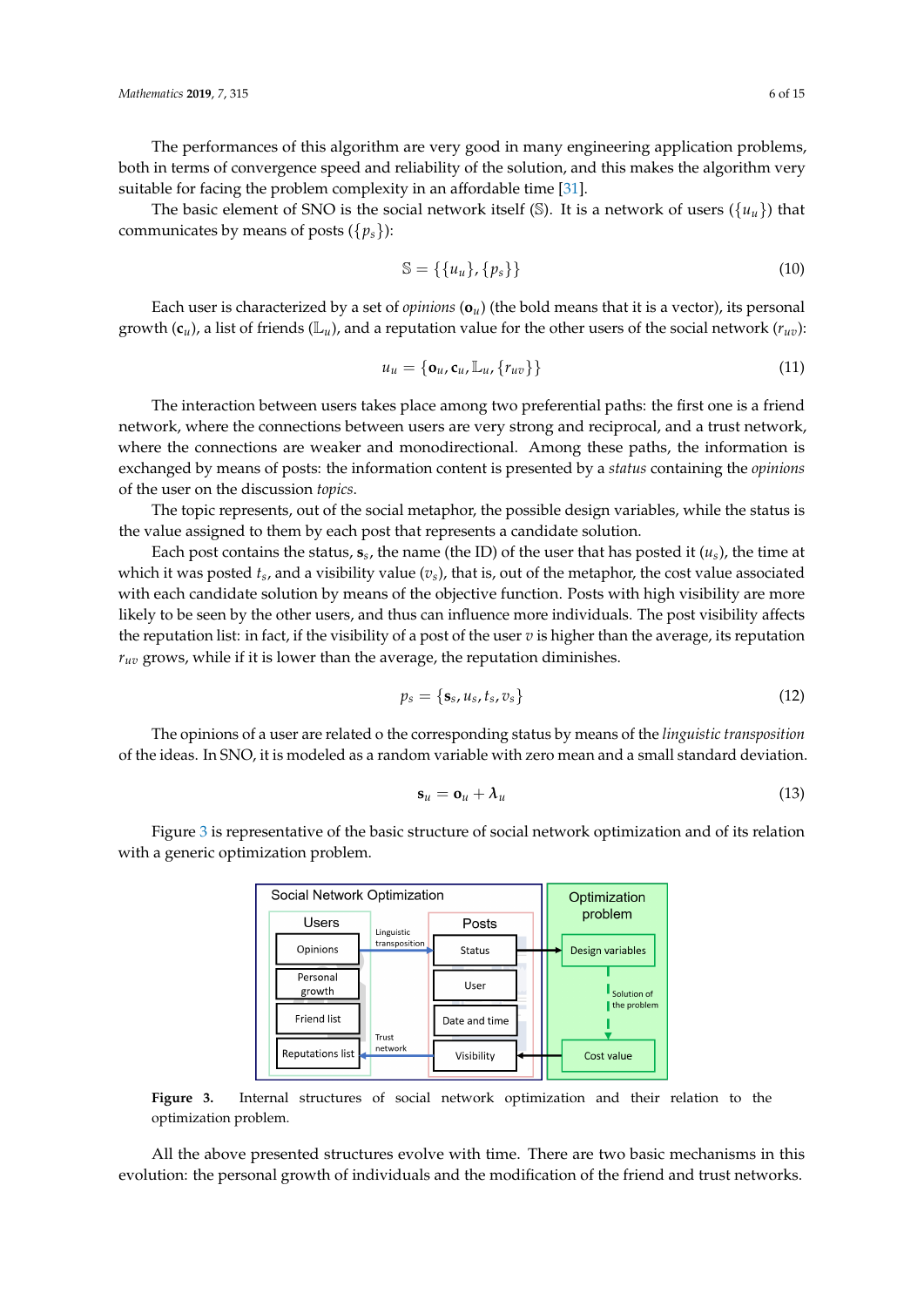The personal growth can be represented by the variation of the opinions with time:

$$
\mathbf{c}_u(t) = \frac{d\mathbf{o}_u(t)}{dt} \tag{14}
$$

The user change  $\mathbf{c}_u(t)$  is based on the complex contagion model of idea diffusion:

$$
\mathbf{c}_u(t+1) = \alpha \cdot \mathbf{c}_u(t) + \beta \cdot (\mathbf{a}_u(t) - \mathbf{o}_u(t)) \tag{15}
$$

where  $\mathbf{a}_u(t)$  is the attracting idea created in the interaction process; *α* and *β* are two user-defined parameters that represent the inclination of each user to change his/her idea.

The attracting idea is created by means of the friend and trust networks. In fact, each user selects some influencers in these networks by means of a rank selection based on the visibility value. Then, the identified posts are combined with a crossover operator to create the attracting idea. The networks' evolutions are intrinsically different. The friend network evolves by means of the process of recommendation, so a user *v* has a probability of becoming a friend of a user *u* that is proportional to the number of common friends. On the other hand, the friendship can be eliminated when the number of common friends becomes low. Furthermore, the trust network is based on the reputation value: all the individuals that for the user *u* have a reputation higher than a predefined threshold belong to its trust network.

<span id="page-6-1"></span>The time evolution of the structures of SNO is described in the flowchart of Figure [4.](#page-6-1)



**Figure 4.** Flowchart of social network optimization.

#### <span id="page-6-0"></span>**5. Optimization Problem: Description and Results**

The described wireless sensor network represents the engineering problem to which social network optimization has been here applied. In the following, the optimization problem is formalized, and the results are presented.

#### *5.1. Problem Description*

The optimization problem is the following one:

$$
\min_{\mathbf{T} \in \Theta} t_{max} \tag{16}
$$

subject to:

$$
\sum_{i=1}^{N} T_i = N_{task}
$$

$$
E_{max} < \frac{E_s}{4000}
$$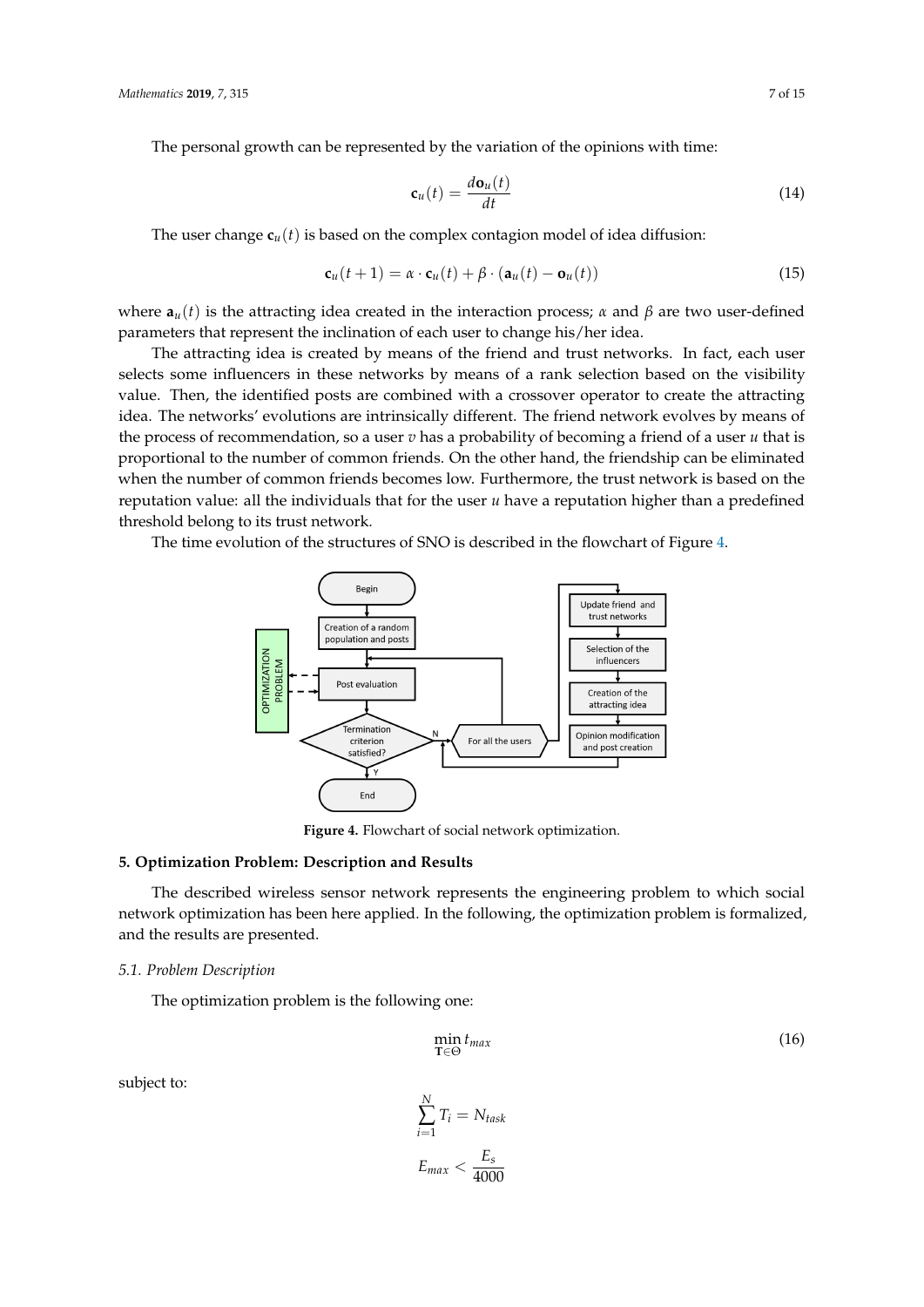**T** is the design variable vector (the number of tasks associated with each sensor), and Θ is the design variable space. The minimization function is the maximum cycle time, i.e., the time required by the slowest sensor in the network.

There are two constraints that were introduced: the first one ensures that all the tasks are managed by the network, while the second one that the network lifetime lasts more than 4000 cycles.

This problem has been codified in SNO by means of a candidate solution represented by a vector of *N* elements, where *N* is the number of sensors, and each of them can range from 0–1. The first constraint has been managed with a proper decodification of the candidate solution. In fact, it is possible to process the candidate solution **s** in the following way:

$$
\mathbf{T} = \begin{bmatrix} \mathbf{s} \\ |\mathbf{s}| \end{bmatrix} \cdot N_{tot} \tag{17}
$$

In this way, the produced vector **T** is composed only by an integer. On the other hand, it is not ensured that the sum is equal to *Ntot*. To fix this aspect, the missing task (*Nmiss*) are calculated and assigned to the first *Nmiss* sensors.

The management of the second constraint has been done with a penalty approach. This means that the actual visibility value for the optimizer is:

$$
\mathbf{v} = t_{max} + \left[ 500 + 10 \cdot (4000 - t_{life}) \right] \cdot H(4000 - t_{life}) \tag{18}
$$

where  $t_{life}$  is the lifetime of the network expressed in elaboration cycles and  $H(\cdot)$  is the Heaviside function defined as:

$$
H(x) = \begin{cases} 0, & x < 0 \\ 1, & x \ge 0 \end{cases}
$$
 (19)

This penalty definition has been selected because it ensures that a solution that satisfies the constraints has a cost value greater than a good solution. It has been decided to not further penalize the solutions because they can have good features that could help the convergence process.

In the following, the optimization process has been performed firstly without taking this last constraint into consideration, and then considering it. In both cases, firstly, the results obtained by means of SNO are presented, and then it is compared with other algorithms.

The algorithms adopted for the comparison are the following:

- Biogeography-Based Optimization (BBO), implemented starting from [\[32\]](#page-14-14) and modified to improve the exploration;
- Differential Evolutionary (DE) [\[33\]](#page-14-15);
- Genetic Algorithm (GA) [\[34\]](#page-14-16), implemented for the real value objective function, with single-point crossover and non-linear rank-based selection;
- Particle Swarm Optimization (PSO) [\[35\]](#page-14-17), with variable inertia and velocity constraints;
- Stud-Genetic Algorithm (SGA) [\[36\]](#page-14-18), an effective variation of GA in which one of the parents is always the best individual in the population and the second one is selected with a rank-based selection.

For all these algorithms, the population was set to 20 individuals (this value was obtained from a parametric analysis performed on standard benchmarks [\[37\]](#page-14-19)), and the termination criterion was set to 5000 objective function evaluations. In all the tests, 100 independent trials were performed to have statistical reliability of the results.

#### *5.2. Results of Unconstrained Optimization*

The first optimization set of trials was done without the constraint on the minimum lifetime. Firstly, the results of SNO are presented, and then, they are compared with the results of the other algorithms.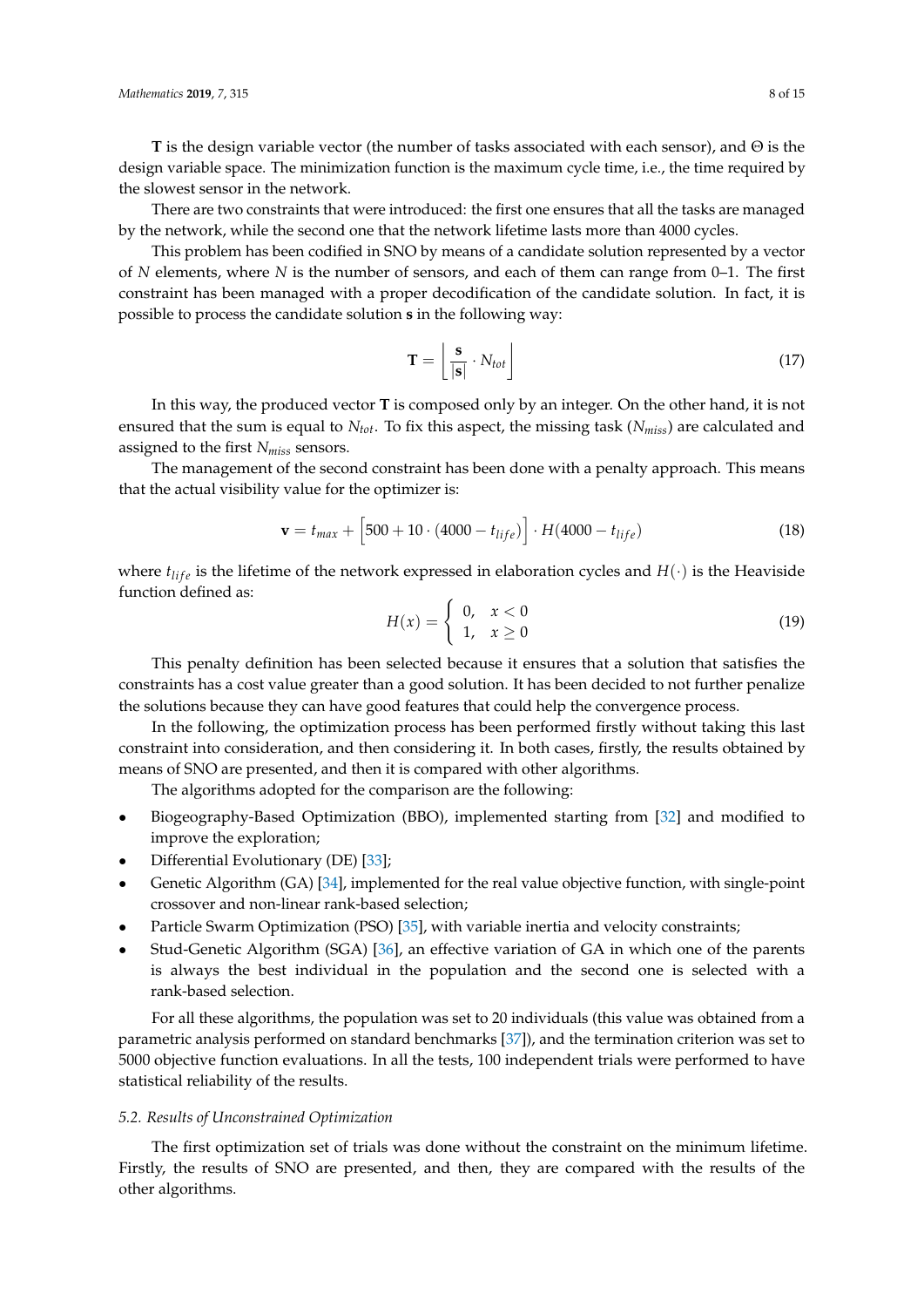## 5.2.1. Social Network Optimization Results

<span id="page-8-0"></span>SNO has been used to find an optimal solution of the WSN task allocation problem. Figure [5](#page-8-0) shows the convergence curves of the 100 independent trials. The small plot is a zoom of the convergence curves limiting the cost value to 1600.



**Figure 5.** Convergence curves of SNO on 100 independent trials for the unconstrained problem.

The convergence curves have a very similar behavior, showing the robustness of the algorithm. All the trials were able to find solutions with the cost value below 1000.

<span id="page-8-1"></span>It is possible to represent the obtained solutions in a plane in which the horizontal axis is the maximum cycle time (in milliseconds) and the vertical axis is lifetime (in elaboration cycles). Figure [6](#page-8-1) shows the 100 optimal values obtained by SNO. The three green dots are the Pareto front. In this case, it is possible to notice that many solutions have a lifetime below 4000 cycles. All these solutions will be discarded in the constrained optimization.



**Figure 6.** Optimal solutions found by SNO in the cycle time–lifetime plane. The green represents the Pareto front.

The optimal scheduling of one elaboration cycle is represented in Figure [7a](#page-9-0). The red color represents the receiving mode, the blue the elaboration status, and the yellow the transmitting mode. White color is the idle status.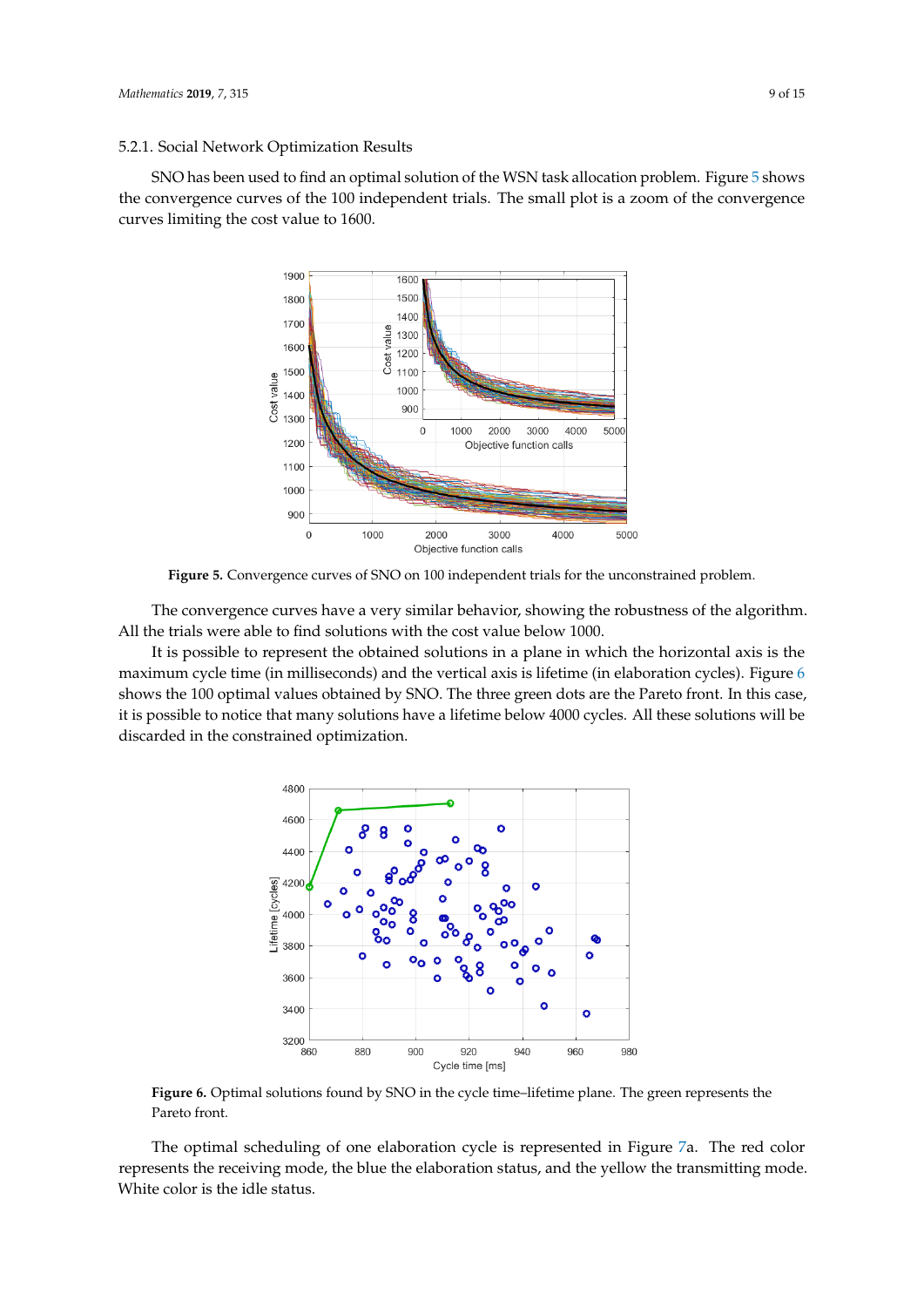Figure [7b](#page-9-0) shows the energy content of all the sensors during the first five elaboration cycles. The black vertical lines show the end of each cycle. The color is representative of the energy content: blue means full of charge.

<span id="page-9-0"></span>

**Figure 7.** Best solution: scheduling and energy level. (**a**) Scheduling of one elaboration cycle. Red represents the receiving mode, blue the elaboration status, and yellow the transmitting mode. (**b**) Energy level for each sensor in the first five elaboration cycles.

## 5.2.2. Comparison between SNO and Other Algorithms

In this section, the comparison between SNO and the other optimization algorithms is presented. Table [2](#page-9-1) shows the results of the six algorithms: the mean value is the average optimal result obtained in the 100 independent trials; the minimum value is the best solution; and the last column is the results of a *t*-test with the significance level at 5%: if SNO is better, the value of the *t*-test is "+"; if the two algorithms are equal, it is "0", or if SNO is the worst, the value is "−".

<span id="page-9-1"></span>It is possible to see that SNO outperformed four out of the five algorithms and that only Stud-GA had similar performances. In particular, Stud-GA is able to find a better best solution, while the average results of the two algorithms are almost the same.

| Algorithm  | Mean Value | Minimum Value | t-Test |
|------------|------------|---------------|--------|
| BBO        | 966.41     | 917           |        |
| DE.        | 938.04     | 887           |        |
| GA         | 998.66     | 915           |        |
| <b>PSO</b> | 1120.04    | 982           |        |
| SGA        | 911.57     | 844           |        |
| <b>SNO</b> | 911.73     | 860           |        |

**Table 2.** Results of the algorithms.

Figure [8a](#page-10-0) shows a comparison in terms of convergence curves: the continuous line is the average convergence, while the dashed line is the best trial. Figure [8b](#page-10-0) shows a comparison of the Pareto front: in this figure, it is possible to notice that the results of SNO are much better than the results of the other algorithms.

The convergence of Stud-GA is slower than the one of SNO at the beginning of the optimization process, while it is able to reach a comparable result at the end. On the other hand, BBO has a very good initial convergence, but then the convergence rate drastically diminishes.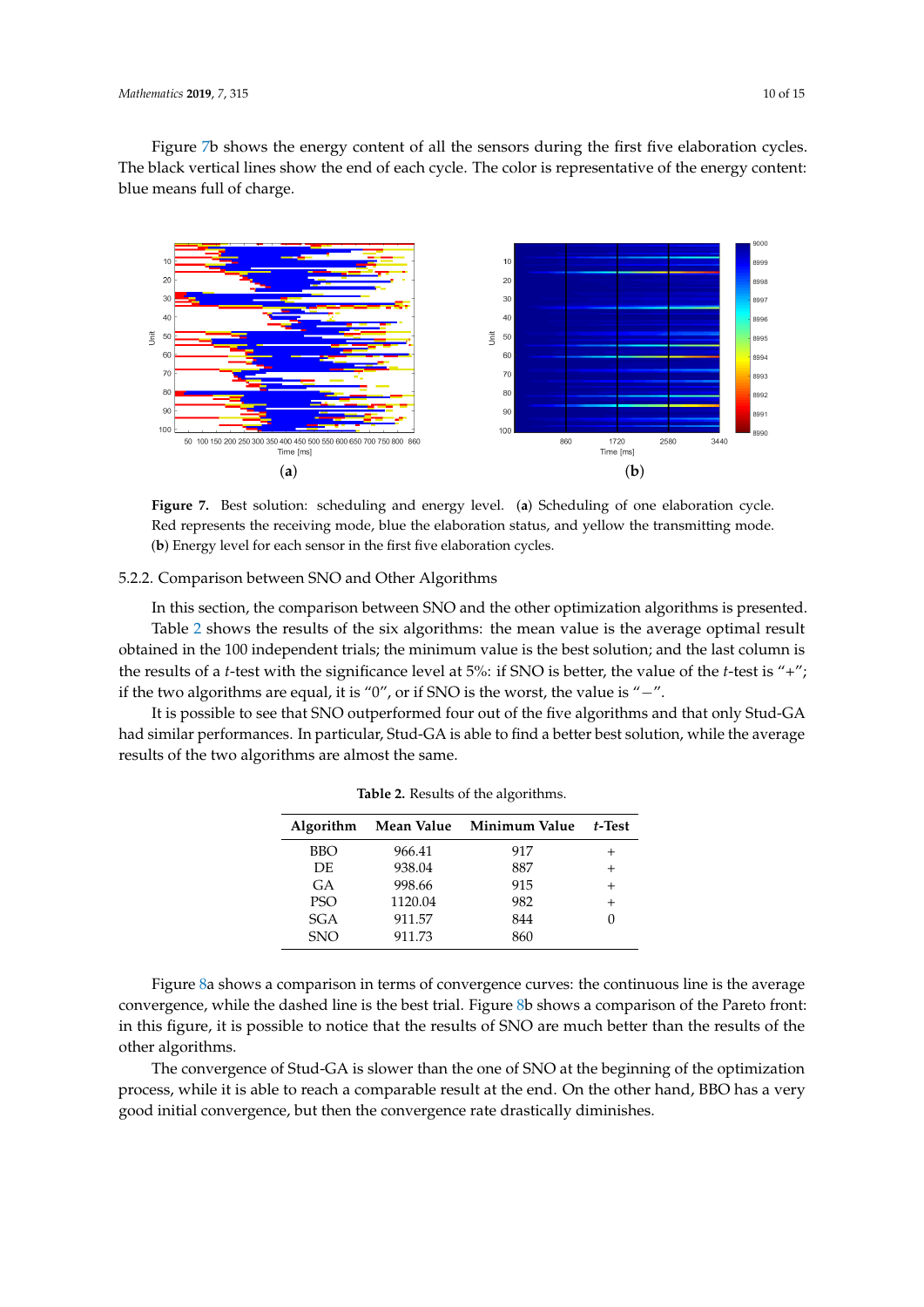

<span id="page-10-0"></span>

**Figure 8.** Comparison of the algorithms in terms of convergence curves and Pareto fronts. (**a**) Comparison of convergence curves. (**b**) Comparison of Pareto fronts.

## *5.3. Results of Constrained Optimization*

Here, the results of the constrained optimization are presented. As has been done before, firstly, the results of SNO and then the comparison are presented.

#### 5.3.1. Social Network Optimization Results

<span id="page-10-1"></span>Figure [9](#page-10-1) shows the convergence curves of the 100 independent trials. Here, the zoom is important to see the good convergence of the trials and the low standard deviation. Also in this case, it is possible to notice that all the results had a cost value below 1000.



**Figure 9.** Convergence curves of SNO on 100 independent trials.

With respect to the curves of the unconstrained optimization, it is possible to see that the initial values have a very high cost. This is due to the fact that the solutions found violate the feasibility constraint. After a few iterations, the algorithm is able to bring all the solutions within the feasibility limits, and then, the convergence rate becomes similar to the unconstrained optimization.

As done previously, it is possible to represent the obtained solutions as the maximum cycle time–lifetime plane. Figure [10](#page-11-0) shows the 100 optimal values obtained by SNO. The four green dots are the Pareto front.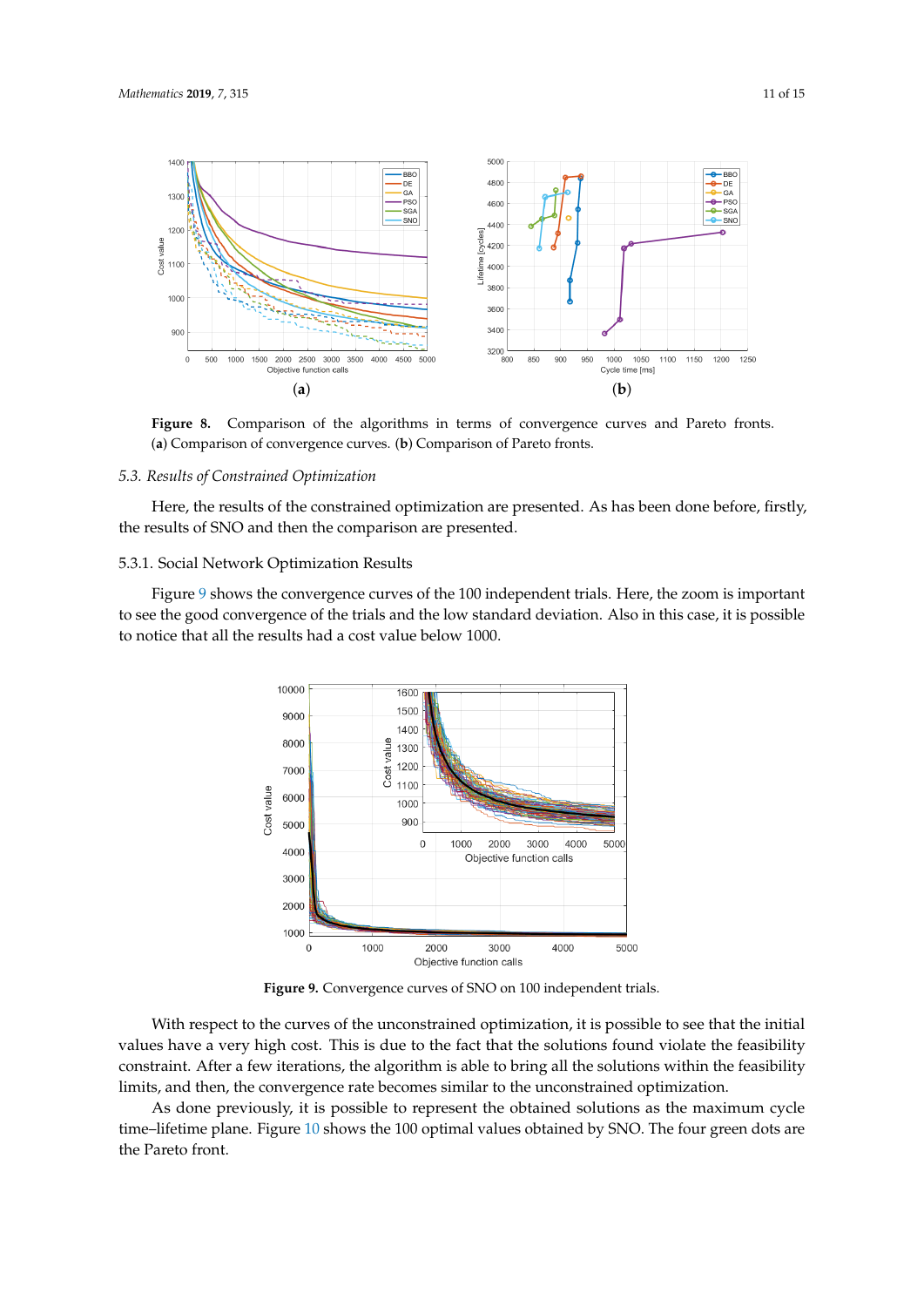<span id="page-11-0"></span>

**Figure 10.** Optimal solutions found by SNO in the cycle time–lifetime plane. The green represents the Pareto front.

The optimal scheduling of one elaboration cycle is represented in Figure [11a](#page-11-1), while Figure [11b](#page-11-1) shows the energy levels of the sensors in the first five elaboration cycles.

<span id="page-11-1"></span>

**Figure 11.** Best solution: scheduling and energy level. (**a**) Scheduling of one elaboration cycle. Red represents the receiving mode, blue the elaboration status, and yellow the transmitting mode. (**b**) Energy level for each sensor in the first five elaboration cycles.

Comparing these results with the ones of the unconstrained optimization, it is possible to see that, here, the cycle time is lower. Comparing the two schedules, the solutions are very similar. On the other hand, the energy consumption is more distributed among the sensors.

## 5.3.2. Comparison between SNO and Other Algorithms

In this section, the comparison between SNO and the other optimization algorithms is presented. Table [3](#page-12-1) shows the results of the six algorithm: the mean value is the average optimal result obtained in the 100 independent trials; the minimum value is the best solution; and the last column is the results of a *t*-test with the significance level at 5%.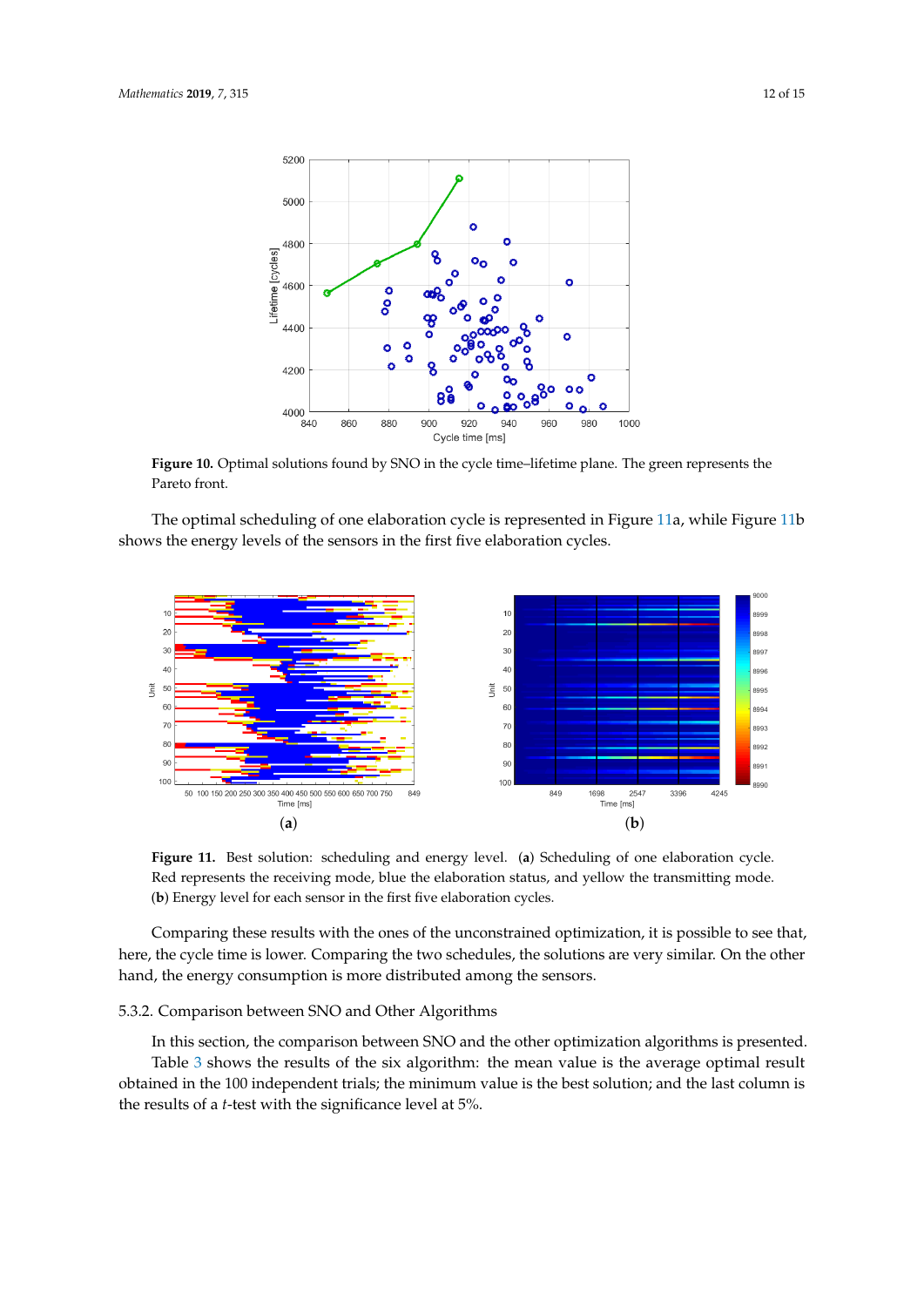<span id="page-12-1"></span>

| Algorithm  | Mean Value | Minimum Value | $t$ -Test |
|------------|------------|---------------|-----------|
| BBO        | 996.96     | 929           |           |
| DE.        | 946.52     | 905           | $^+$      |
| <b>GA</b>  | 1038.32    | 971           | $^{+}$    |
| <b>PSO</b> | 1178.9     | 1023          |           |
| SGA        | 924.78     | 867           |           |
| <b>SNO</b> | 925.57     | 849           |           |
|            |            |               |           |

**Table 3.** Results of the algorithms.

Figure [12a](#page-12-2) shows a comparison in terms of convergence curves: the continuous line is the average convergence, while the dashed line is the best trial. Figure [12b](#page-12-2) shows a comparison of the Pareto front: in this figure, it is possible to notice that the results of SNO are much better than the ones of the other algorithms.

<span id="page-12-2"></span>

**Figure 12.** Comparison of the algorithms in terms of convergence curves and Pareto fronts. (**a**) Comparison of convergence curves. (**b**) Comparison of Pareto fronts.

#### <span id="page-12-0"></span>**6. Conclusions**

In this paper, the task allocation problem in WSN has been faced: the integrated use of evolutionary techniques can optimize and enhance these systems, both in terms of energy efficiency and computationally efficiency.

The optimization algorithm used in this paper is a recently-developed algorithm called social network optimization: this algorithm has been applied in two different problems. The first one is represented by an unconstrained optimization, while the second is a constrained problem.

The obtained results have been compared with other well-established algorithms. The results show that SNO is able to obtain very good results if compared with the other algorithms. In particular, the convergence of SNO is more effective, especially at dealing with the constrained problem.

Future developments of this work can be focused more on the robustness of the WSN communication process: in fact, it is possible to take also into account failures in the information exchange between sensors. This can have an impact on both the total cycle time and the final energy consumption.

**Author Contributions:** Conceptualization, A.N., F.G., and M.M.; data curation, F.G.; investigation, F.G. and M.M.; methodology, A.N.; software, A.N.; supervision, R.Z.; validation, A.N. and M.M.; writing, original draft, A.N.; writing, review and editing, A.N., F.G., M.M., and R.Z.

**Funding:** This research received no external funding.

**Conflicts of Interest:** The authors declare no conflict of interest.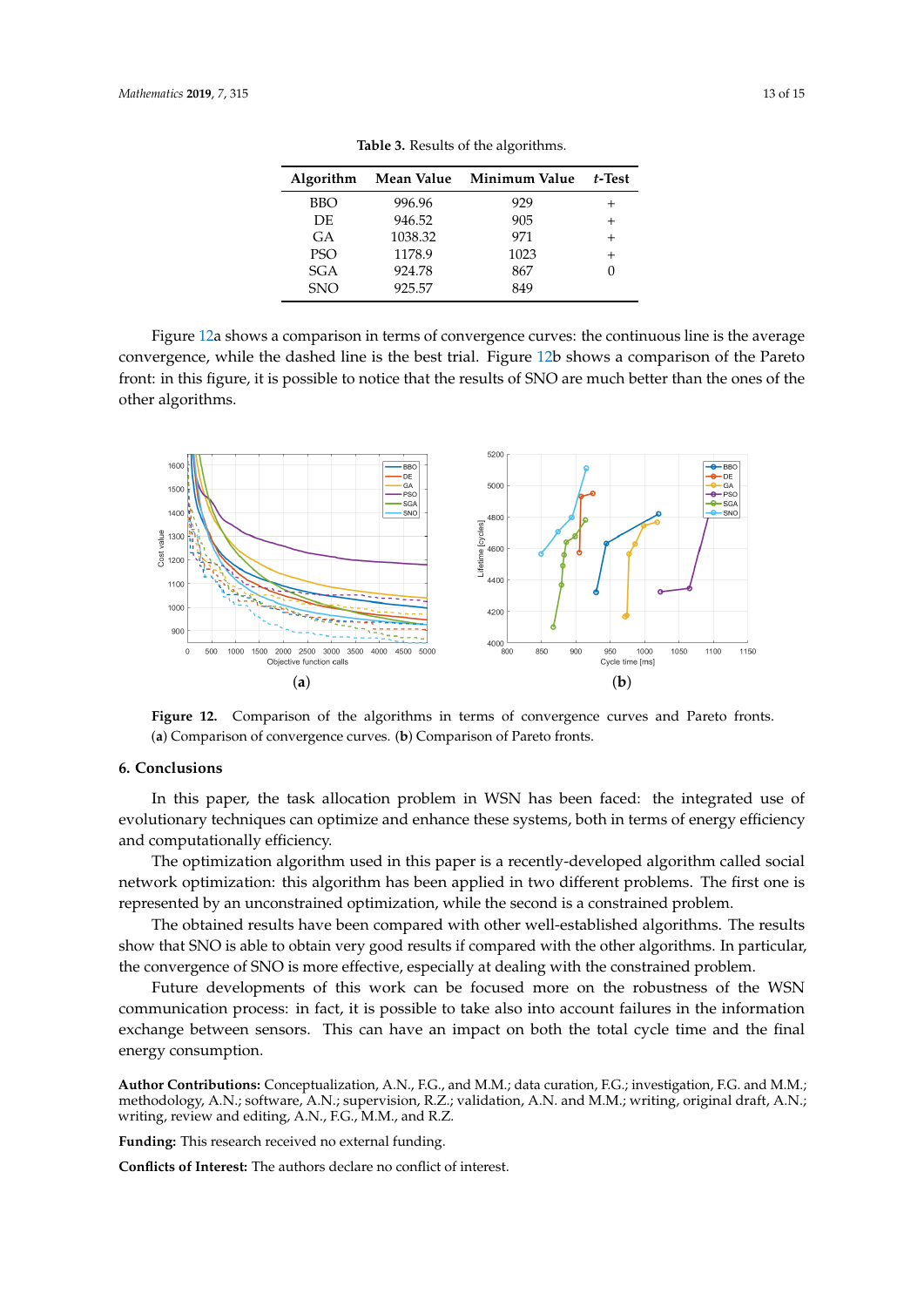## **Abbreviations**

The following abbreviations are used in this manuscript:

- WSN Wireless Sensor Network
- KCC Kilo Clock Cycles
- SNO Social Network Optimization
- PSO Particle Swarm Optimization
- GA Genetic Algorithm
- BBO Biogeography Based Optimization
- SGA Stud-Genetic Algorithm

# **References**

- <span id="page-13-0"></span>1. Yick, J.; Mukherjee, B.; Ghosal, D. Wireless sensor network survey. *Comput. Netw.* **2008**, *52*, 2292–2330. [\[CrossRef\]](http://dx.doi.org/10.1016/j.comnet.2008.04.002)
- <span id="page-13-1"></span>2. Karakaya, M.; Qi, H. Distributed target localization using a progressive certainty map in visual sensor networks. *Ad Hoc Netw.* **2011**, *9*, 576–590. [\[CrossRef\]](http://dx.doi.org/10.1016/j.adhoc.2010.08.006)
- <span id="page-13-2"></span>3. Fasolo, E.; Rossi, M.; Widmer, J.; Zorzi, M. In-network aggregation techniques for wireless sensor networks: A survey. *IEEE Wirel. Commun.* **2007**, *14*, 70–87. [\[CrossRef\]](http://dx.doi.org/10.1109/MWC.2007.358967)
- <span id="page-13-3"></span>4. Tian, Y.; Ekici, E. Cross-layer collaborative in-network processing in multihop wireless sensor networks. *IEEE Trans. Mobile Comput.* **2007**, *6*, 297–310. [\[CrossRef\]](http://dx.doi.org/10.1109/TMC.2007.39)
- <span id="page-13-4"></span>5. Vorobyov, S.A.; Cui, S.; Eldar, Y.C.; Ma, W.K.; Utschick, W. Optimization Techniques in Wireless Communications. *EURASIP J. Wirel. Commun. Netw.* **2009**, *2009*, 567416. [\[CrossRef\]](http://dx.doi.org/10.1155/2009/567416)
- <span id="page-13-5"></span>6. Hu, X.M.; Zhang, J.; Yu, Y.; Chung, H.S.H.; Li, Y.L.; Shi, Y.H.; Luo, X.N. Hybrid genetic algorithm using a forward encoding scheme for lifetime maximization of wireless sensor networks. *IEEE Trans. Evol. Comput.* **2010**, *14*, 766–781. [\[CrossRef\]](http://dx.doi.org/10.1109/TEVC.2010.2040182)
- <span id="page-13-6"></span>7. Caputo, D.; Grimaccia, F.; Mussetta, M.; Zich, R.E. An enhanced GSO technique for wireless sensor networks optimization. In Proceedings of the IEEE Congress on Evolutionary Computation (IEEE World Congress on Computational Intelligence), Hong Kong, China, 1–6 June 2008; pp. 4074–4079.
- <span id="page-13-7"></span>8. Tian, J.; Gao, M.; Ge, G. Wireless sensor network node optimal coverage based on improved genetic algorithm and binary ant colony algorithm. *EURASIP J. Wirel. Commun. Netw.* **2016**, *2016*, 104. [\[CrossRef\]](http://dx.doi.org/10.1186/s13638-016-0605-5)
- <span id="page-13-8"></span>9. Mann, R.P.; Namuduri, K.R.; Pendse, R. Energy-Aware Routing Protocol for Ad Hoc Wireless Sensor Networks. *EURASIP J. Wirel. Commun. Netw.* **2005**, *2005*, 501875. [\[CrossRef\]](http://dx.doi.org/10.1155/WCN.2005.635)
- <span id="page-13-9"></span>10. Caputo, D.; Grimaccia, F.; Mussetta, M.; Zich, R.E. Genetical swarm optimization of multihop routes in wireless sensor networks. *Appl. Comput. Intell. Soft Comput.* **2010**, *2010*, 523943. [\[CrossRef\]](http://dx.doi.org/10.1155/2010/523943)
- <span id="page-13-10"></span>11. Omidvar, A.; Mohammadi, K. Particle swarm optimization in intelligent routing of delay-tolerant network routing. *EURASIP J. Wirel. Commun. Netw.* **2014**, *2014*, 147. [\[CrossRef\]](http://dx.doi.org/10.1186/1687-1499-2014-147)
- <span id="page-13-11"></span>12. Rodway, J.; Krömer, P.; Karimi, S.; Musilek, P. Differential evolution optimized fuzzy controller for wireless sensor network energy management. In Proceedings of the 2016 IEEE International Conference on Fuzzy Systems (FUZZ-IEEE), Vancouver, BC, Canada, 24–29 July 2016; pp. 352–358.
- <span id="page-13-12"></span>13. Lu, Q.; Li, S.; Zhang, W.; Zhang, L. A genetic algorithm-based job scheduling model for big data analytics. *EURASIP J. Wirel. Commun. Netw.* **2016**, *2016*, 152. [\[CrossRef\]](http://dx.doi.org/10.1186/s13638-016-0651-z) [\[PubMed\]](http://www.ncbi.nlm.nih.gov/pubmed/27429611)
- <span id="page-13-13"></span>14. Gheitanchi, S.; Ali, F.; Stipidis, E. Particle Swarm Optimization for Adaptive Resource Allocation in Communication Networks. *EURASIP J. Wirel. Commun. Netw.* **2010**, *2010*, 465632. [\[CrossRef\]](http://dx.doi.org/10.1155/2010/465632)
- <span id="page-13-14"></span>15. Baioletti, M.; Milani, A.; Poggioni, V.; Rossi, F. An ACO approach to planning. In *European Conference on Evolutionary Computation in Combinatorial Optimization*; Springer: Cham, Switzerland, 2009; pp. 73–84.
- <span id="page-13-15"></span>16. Baioletti, M.; Milani, A.; Poggioni, V.; Rossi, F. Ant search strategies for planning optimization. In Proceedings of the Nineteenth International Conference on Automated Planning and Scheduling, Thessaloniki, Greece, 19–23 September 2009.
- <span id="page-13-16"></span>17. Grimaccia, F.; Gruosso, G.; Mussetta, M.; Niccolai, A.; Zich, R.E. Design of tubular permanent magnet generators for vehicle energy harvesting by means of social network optimization. *IEEE Trans. Ind. Electron.* **2018**, *65*, 1884–1892. [\[CrossRef\]](http://dx.doi.org/10.1109/TIE.2017.2756599)